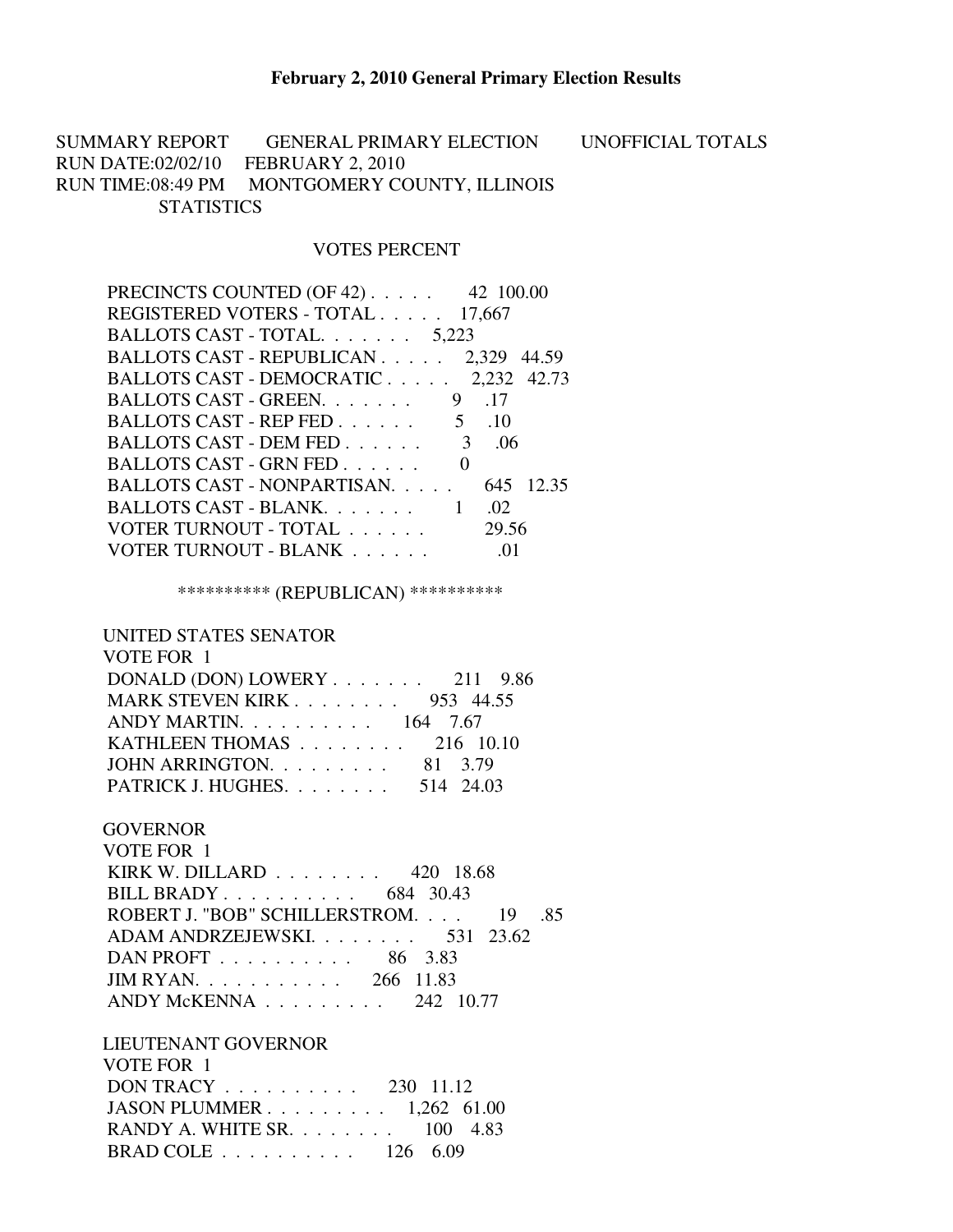MATT MURPHY. . . . . . . . . . 252 12.18 DENNIS W. COOK. . . . . . . . . 99 4.78 ATTORNEY GENERAL VOTE FOR 1 STEVE KIM . . . . . . . . . . 1,889 100.00 SECRETARY OF STATE VOTE FOR 1 ROBERT ENRIQUEZ . . . . . . . . 1,706 100.00 **COMPTROLLER**  VOTE FOR 1 JUDY BAAR TOPINKA. . . . . . . . 1,310 61.42 JIM DODGE . . . . . . . . . . 340 15.94 WILLIAM J. KELLY . . . . . . . . 483 22.64 TREASURER VOTE FOR 1 DAN RUTHERFORD. . . . . . . . . 1,940 100.00 REPRESENTATIVE IN CONGRESS 17TH DISTRICT VOTE FOR 1 BOBBY SCHILLING . . . . . . . . 935 100.00 REPRESENTATIVE IN CONGRESS 19TH DISTRICT VOTE FOR 1 JOHN M. SHIMKUS . . . . . . . . 1,014 86.45 MICHAEL FIRSCHING. . . . . . . . 159 13.55 STATE SENATOR 49TH DISTRICT VOTE FOR 1 WILLIAM "SAM" McCANN. . . . . . . 1,930 100.00 REP. IN THE GENERAL ASSEMBLY 98TH DISTRICT VOTE FOR 1 WAYNE ARTHUR ROSENTHAL . . . . . . 1.947 100.00 COUNTY CLERK VOTE FOR 1 SANDY LEITHEISER . . . . . . . . 2,151 100.00 COUNTY TREASURER VOTE FOR 1 RON JENKINS. . . . . . . . . . 2,043 100.00 COUNTY SHERIFF VOTE FOR 1 JIM VAZZI . . . . . . . . . . 2,077 100.00

CIRCUIT CLERK (Unexpired 2 year term)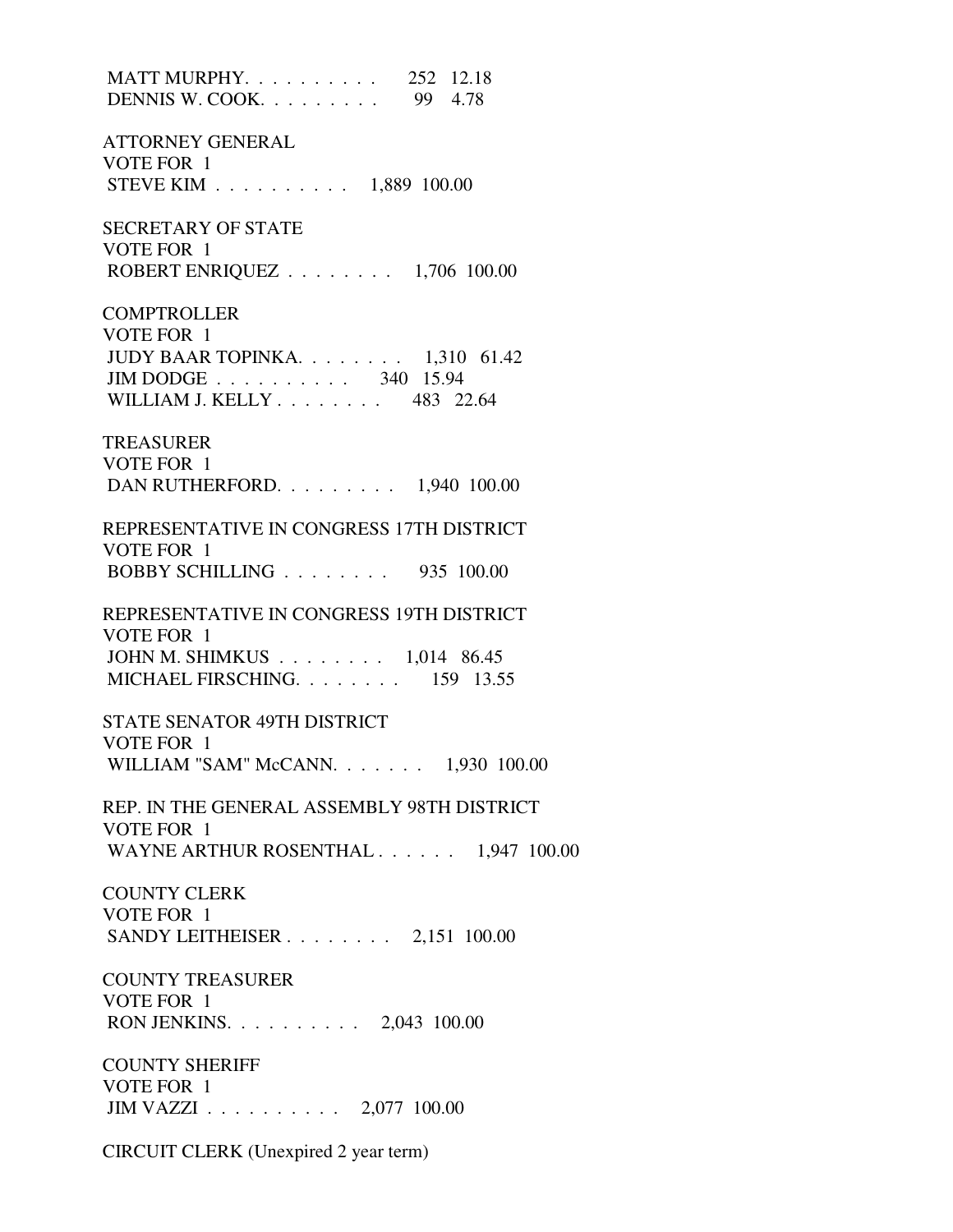VOTE FOR 1 HOLLY LEMONS . . . . . . . . . 2,000 100.00 REGIONAL SUPERINTENDENT OF SCHOOLS (CHRISTIAN AND MONTGOMERY) VOTE FOR 1 KELLY J. BOLLINGER . . . . . . . 1,767 100.00 REGIONAL SUPERINTENDENT OF SCHOOLS (BOND, EFFINGHAM AND FAYETTE) VOTE FOR 1 NO CANDIDATE FILED  $\ldots \ldots$  0 REGIONAL SUPERINTENDENT OF SCHOOLS (CALHOUN, GREENE, JERSEY & MACOUPIN) VOTE FOR 1 NO CANDIDATE FILED  $\ldots$ , . . . . . 0 REGIONAL SUPERINTENDENT OF SCHOOLS (MADISON) VOTE FOR 1 NO CANDIDATE FILED  $\ldots \ldots$  0 REGIONAL SUPERINTENDENT OF SCHOOLS (SANGAMON) VOTE FOR 1 HELEN TOLAN. . . . . . . . . . 5 100.00 COUNTY BOARD MEMBER DISTRICT 1 VOTE FOR 2 CONNIE TAYLOR BECK . . . . . . . 344 100.00 COUNTY BOARD MEMBER DISTRICT 2 VOTE FOR 1 GENE MILES . . . . . . . . . . 270 100.00 COUNTY BOARD MEMBER DISTRICT 3 VOTE FOR 2 NO CANDIDATE FILED  $\ldots$ , . . . . . 0 COUNTY BOARD MEMBER DISTRICT 4 VOTE FOR 1 NO CANDIDATE FILED  $\ldots \ldots$  0 COUNTY BOARD MEMBER DISTRICT 5 VOTE FOR 2 NO CANDIDATE FILED  $\ldots \ldots \ldots$  COUNTY BOARD MEMBER DISTRICT 6 VOTE FOR 2 SCOTT MERANO . . . . . . . . . 335 100.00

COUNTY BOARD MEMBER DISTRICT 7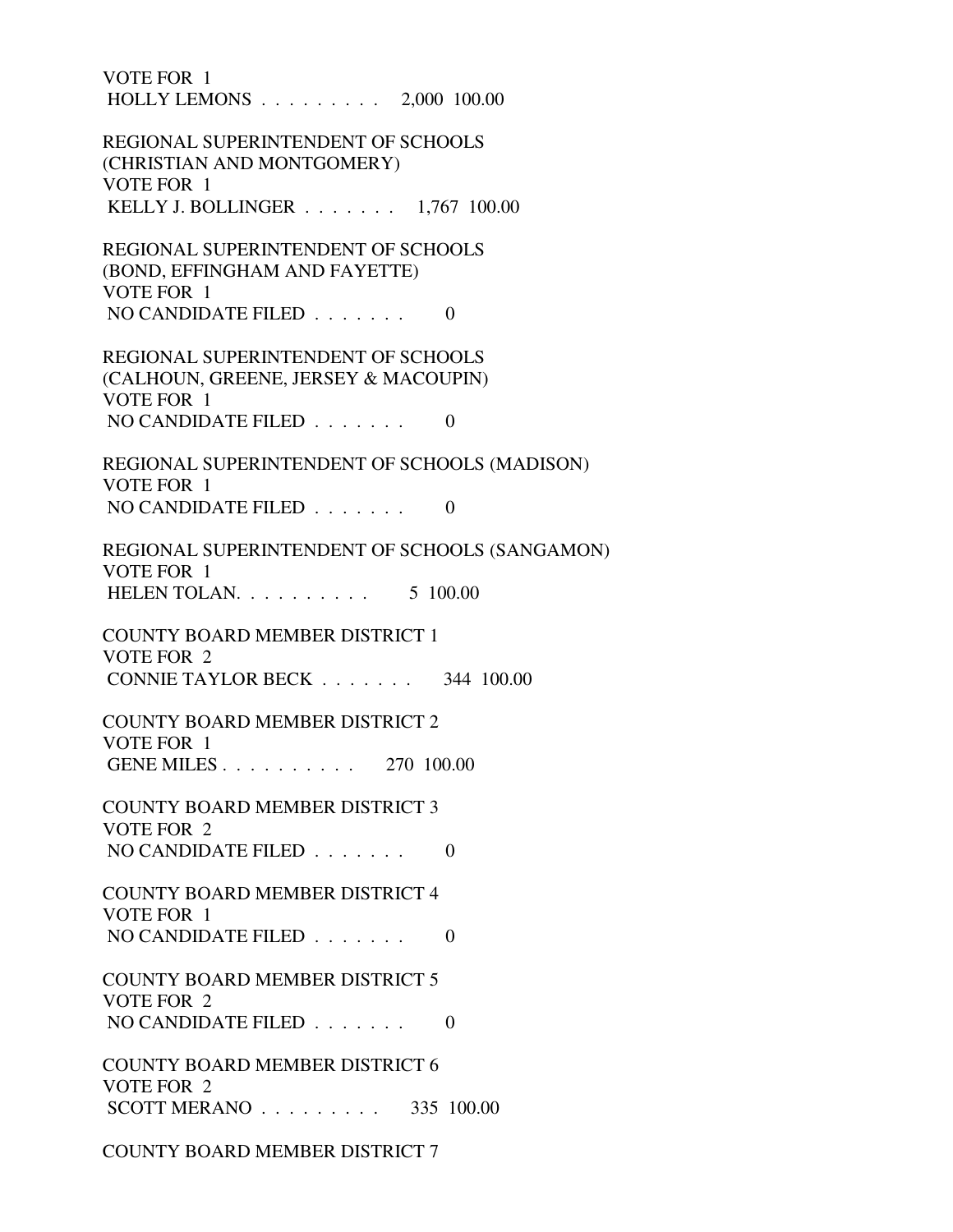VOTE FOR 1 NICOLE (NIKKI) BISHOP . . . . . . 290 100.00 CIRCUIT COURT JUDGE 4TH JUDICIAL CIRCUIT (COADY VACANCY) VOTE FOR 1 DOUGLAS L. JARMAN. . . . . . . . 2,004 100.00 CIRCUIT COURT JUDGE 4TH JUDICIAL CIRCUIT (MORAN VACANCY) VOTE FOR 1 NO CANDIDATE FILED  $\ldots \ldots$  0 PRECINCT COMMITTEEMAN AUDUBON (Prec-0001) VOTE FOR 1 NO CANDIDATE FILED  $\ldots \ldots$  0 PRECINCT COMMITTEEMAN BOIS D'ARC (Prec-0002) VOTE FOR 1 NO CANDIDATE FILED  $\ldots \ldots$  0 PRECINCT COMMITTEEMAN BUTLER GROVE (Prec-0003) VOTE FOR 1 MARY C. FUCHS . . . . . . . . . 84 100.00 PRECINCT COMMITTEEMAN EAST FORK 1 (Prec-0004) VOTE FOR 1 JIMMY RICKE. . . . . . . . . . 70 100.00 PRECINCT COMMITTEEMAN EAST FORK 2 (Prec-0005) VOTE FOR 1 NO CANDIDATE FILED  $\ldots \ldots \ldots$  0 PRECINCT COMMITTEEMAN EAST FORK 3 (Prec-0006) VOTE FOR 1 ROBY IRBY . . . . . . . . . . 50 100.00 PRECINCT COMMITTEEMAN EAST FORK 4 (Prec-0007) VOTE FOR 1 NO CANDIDATE FILED . . . . . . . 0 PRECINCT COMMITTEEMAN FILLMORE (Prec-0008) VOTE FOR 1 NO CANDIDATE FILED  $\ldots$ , . . . . 0 PRECINCT COMMITTEEMAN GRISHAM 1 (Prec-0009) VOTE FOR 1 DOUGLAS W. MARTIN. . . . . . . . 31 100.00 PRECINCT COMMITTEEMAN GRISHAM 2 (Prec-0010) VOTE FOR 1 RICHARD D. REINCKE . . . . . . . 14 100.00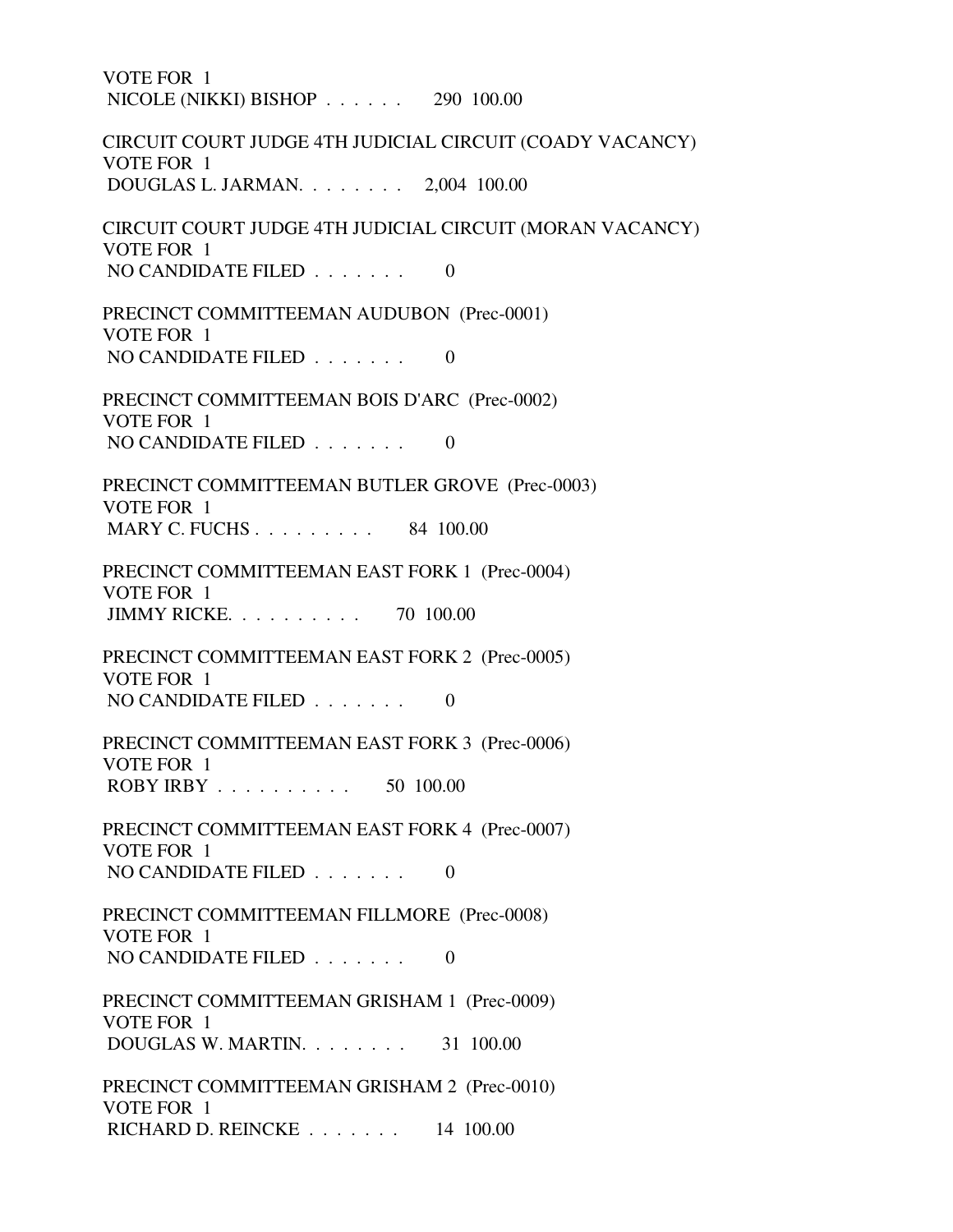PRECINCT COMMITTEEMAN HARVEL (Prec-0011) VOTE FOR 1 BONNIE BLOOME . . . . . . . . . 18 100.00 PRECINCT COMMITTEEMAN HILLSBORO 1 (Prec-0012) VOTE FOR 1 TERRY L. RICHMOND. . . . . . . . 47 100.00 PRECINCT COMMITTEEMAN HILLSBORO 2 (Prec-0013) VOTE FOR 1 DARYL HODGES . . . . . . . . . 60 100.00 PRECINCT COMMITTEEMAN HILLSBORO 3 (Prec-0014) VOTE FOR 1 LYLE R. "DICK" JAMES. . . . . . . 134 100.00 PRECINCT COMMITTEEMAN HILLSBORO 4 (Prec-0015) VOTE FOR 1 NO CANDIDATE FILED  $\ldots \ldots$  0 PRECINCT COMMITTEEMAN HILLSBORO 5 (Prec-0016) VOTE FOR 1 ROY L. HERTEL . . . . . . . . . 112 100.00 PRECINCT COMMITTEEMAN HILLSBORO 6 (Prec-0017) VOTE FOR 1 DEAN LESSMAN . . . . . . . . . 58 100.00 PRECINCT COMMITTEEMAN IRVING (Prec-0018) VOTE FOR 1 NO CANDIDATE FILED  $\ldots \ldots$  0 PRECINCT COMMITTEEMAN NOKOMIS 1 (Prec-0019) VOTE FOR 1 NO CANDIDATE FILED  $\ldots \ldots \ldots$  PRECINCT COMMITTEEMAN NOKOMIS 2 (Prec-0020) VOTE FOR 1 NO CANDIDATE FILED  $\ldots \ldots$  0 PRECINCT COMMITTEEMAN NOKOMIS 3 (Prec-0021) VOTE FOR 1 LANCE L. LEHNEN . . . . . . . . 39 100.00 PRECINCT COMMITTEEMAN NOKOMIS 4 (Prec-0022) VOTE FOR 1 NO CANDIDATE FILED . . . . . . . 0 WRITE-IN. . . . . . . . . . . . 11 100.00 PRECINCT COMMITTEEMAN NOKOMIS 5 (Prec-0023) VOTE FOR 1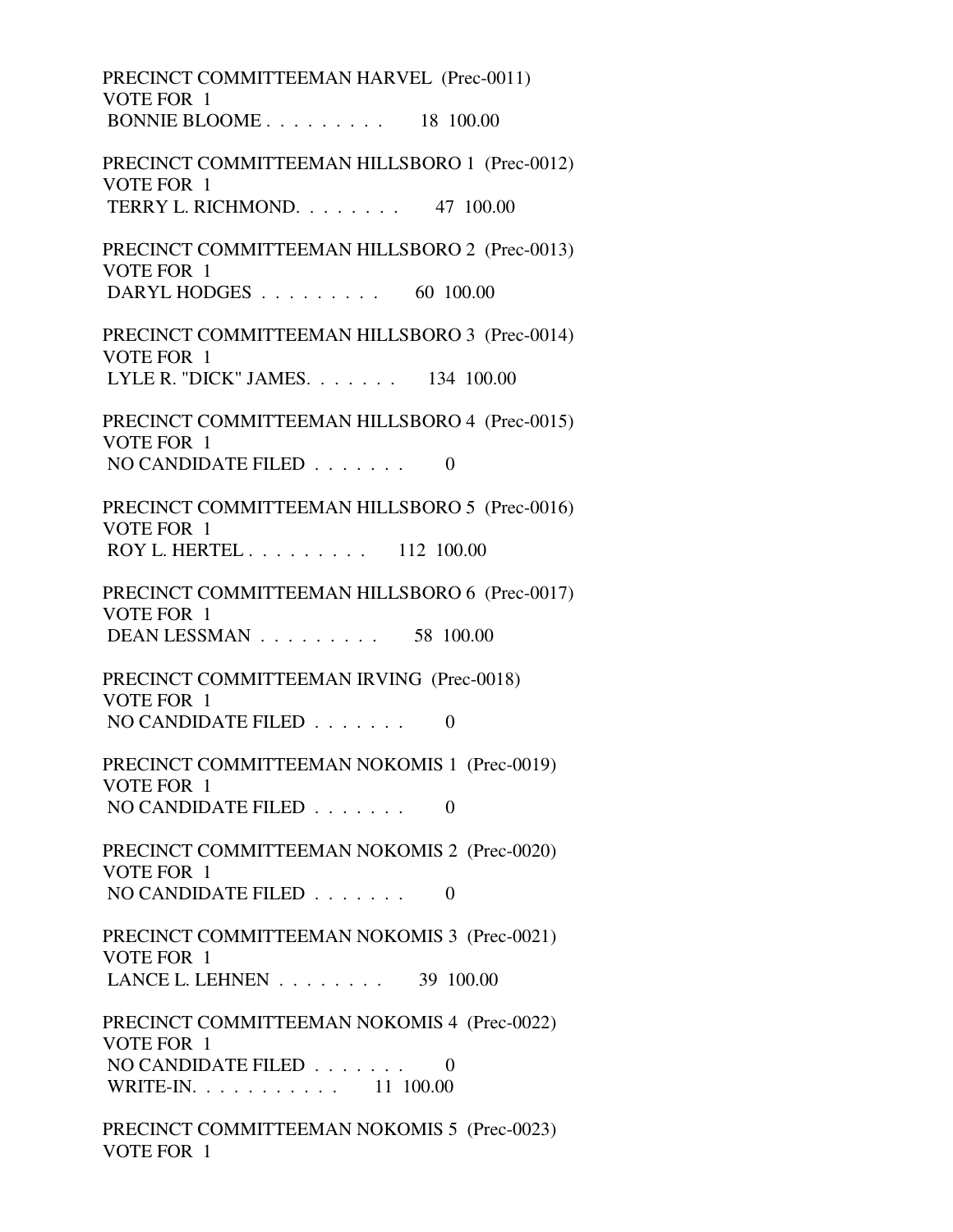NO CANDIDATE FILED . . . . . . . 0 WRITE-IN. . . . . . . . . . . 1 100.00 PRECINCT COMMITTEEMAN NORTH LITCHFIELD 1 (Prec-0024) VOTE FOR 1 GARY "JOE" McNEAL. . . . . . . . 93 100.00 PRECINCT COMMITTEEMAN NORTH LITCHFIELD 2 (Prec-0025) VOTE FOR 1 NO CANDIDATE FILED  $\ldots \ldots$  0 PRECINCT COMMITTEEMAN NORTH LITCHFIELD 3 (Prec-0026) VOTE FOR 1 NO CANDIDATE FILED  $\ldots \ldots$  0 PRECINCT COMMITTEEMAN NORTH LITCHFIELD 4 (Prec-0027) VOTE FOR 1 NO CANDIDATE FILED . . . . . . . 0 WRITE-IN. . . . . . . . . . . 16 100.00 PRECINCT COMMITTEEMAN NORTH LITCHFIELD 5 (Prec-0028) VOTE FOR 1 BOB HERMSMEYER. . . . . . . . . 43 100.00 PRECINCT COMMITTEEMAN NORTH LITCHFIELD 6 (Prec-0029) VOTE FOR 1 ROBERT M. GOINS . . . . . . . . 77 100.00 PRECINCT COMMITTEEMAN PITMAN (Prec-0030) VOTE FOR 1 KEN J. GERLACH. . . . . . . . . 42 100.00 PRECINCT COMMITTEEMAN RAYMOND (Prec-0031) VOTE FOR 1 TIM MIZERA . . . . . . . . . . 91 100.00 PRECINCT COMMITTEEMAN ROUNTREE (Prec-0032) VOTE FOR 1 CLARENCE KEISER . . . . . . . . 38 100.00 PRECINCT COMMITTEEMAN SOUTH FILLMORE (Prec-0033) VOTE FOR 1 ERCEL BRACKENBUSH. . . . . . . . 20 100.00 PRECINCT COMMITTEEMAN SOUTH LITCHFIELD 1 (Prec-0034) VOTE FOR 1 BRAD FRERICHS . . . . . . . . . 40 100.00 PRECINCT COMMITTEEMAN SOUTH LITCHFIELD 2 (Prec-0035) VOTE FOR 1 MARCIA E. SAILSBURY . . . . . . . . 32 100.00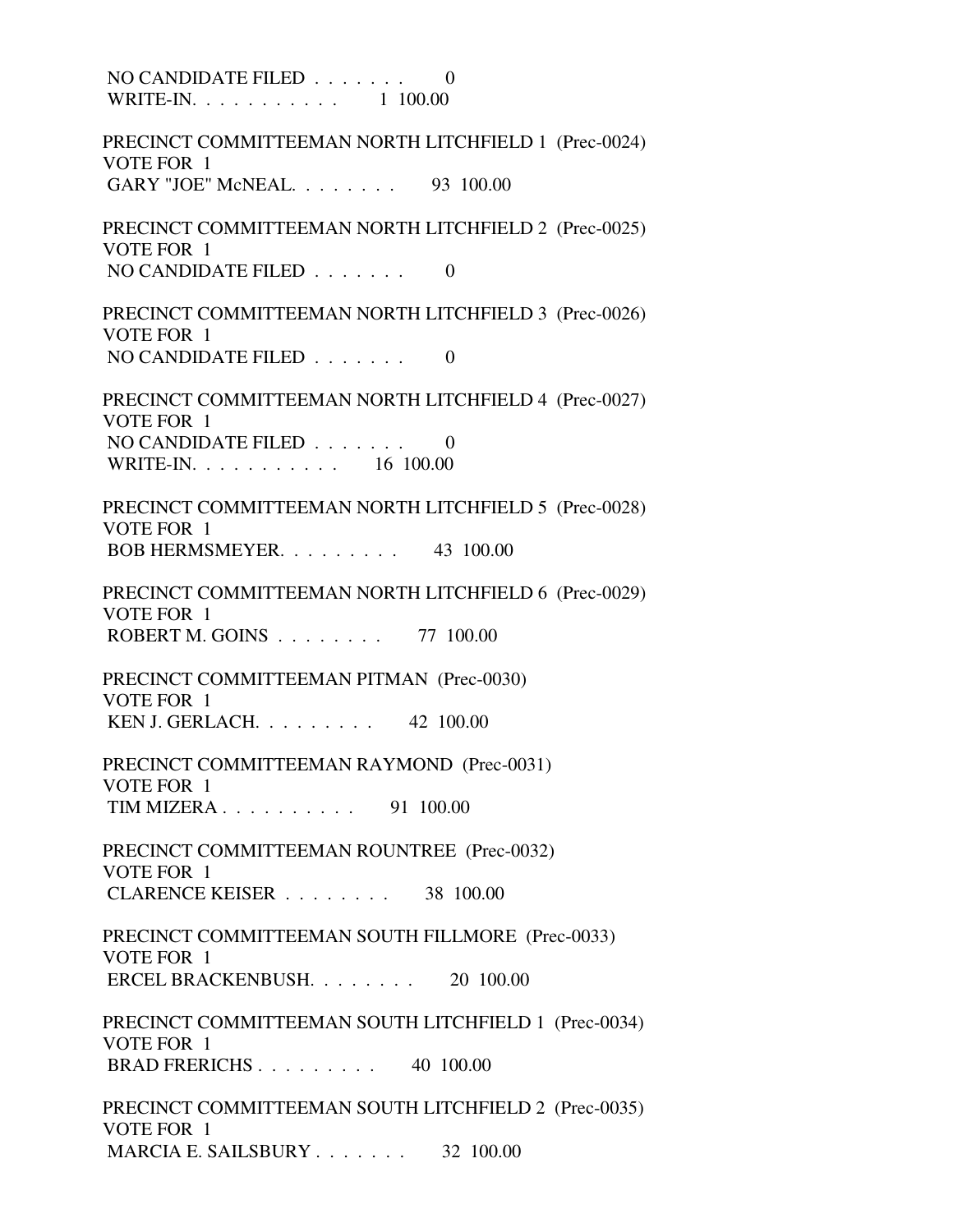PRECINCT COMMITTEEMAN SOUTH LITCHFIELD 3 (Prec-0036) VOTE FOR 1 NO CANDIDATE FILED  $\ldots \ldots$  0 PRECINCT COMMITTEEMAN SOUTH LITCHFIELD 4 (Prec-0037) VOTE FOR 1 DAVID K. CROCKS . . . . . . . . 30 100.00 PRECINCT COMMITTEEMAN WALSHVILLE (Prec-0038) VOTE FOR 1 NO CANDIDATE FILED  $\ldots \ldots$  0 PRECINCT COMMITTEEMAN WITT 1 (Prec-0039) VOTE FOR 1 NO CANDIDATE FILED  $\ldots \ldots$  0 PRECINCT COMMITTEEMAN WITT 2 (Prec-0040) VOTE FOR 1 NO CANDIDATE FILED  $\ldots \ldots \ldots$  0 PRECINCT COMMITTEEMAN WITT 3 (Prec-0041) VOTE FOR 1 DOUGLAS C. DONALDSON. . . . . . . 22 100.00 PRECINCT COMMITTEEMAN ZANESVILLE (Prec-0042) VOTE FOR 1 MICHAEL S. HAMPTON . . . . . . . 58 100.00 \*\*\*\*\*\*\*\*\*\* (DEMOCRATIC) \*\*\*\*\*\*\*\*\*\* UNITED STATES SENATOR VOTE FOR 1 ROBERT MARSHALL . . . . . . . . 229 11.80 DAVID HOFFMAN . . . . . . . . . . 544 28.04 JACOB J. MEISTER . . . . . . . . 61 3.14 ALEXANDER "ALEXI" GIANNOULIAS. . . . 860 44.33 CHERYLE JACKSON . . . . . . . . 246 12.68 WRITE-IN.  $\ldots$  . . . . . . . . 0 **GOVERNOR**  VOTE FOR 1 PAT QUINN . . . . . . . . . . 690 32.62 DANIEL W. HYNES . . . . . . . . 1,419 67.09 WRITE-IN. . . . . . . . . . . . 6 .28 LIEUTENANT GOVERNOR VOTE FOR 1 ARTHUR L. TURNER . . . . . . . . 215 12.20 TERRY LINK . . . . . . . . . . 204 11.57 RICKEY R. HENDON . . . . . . . . 193 10.95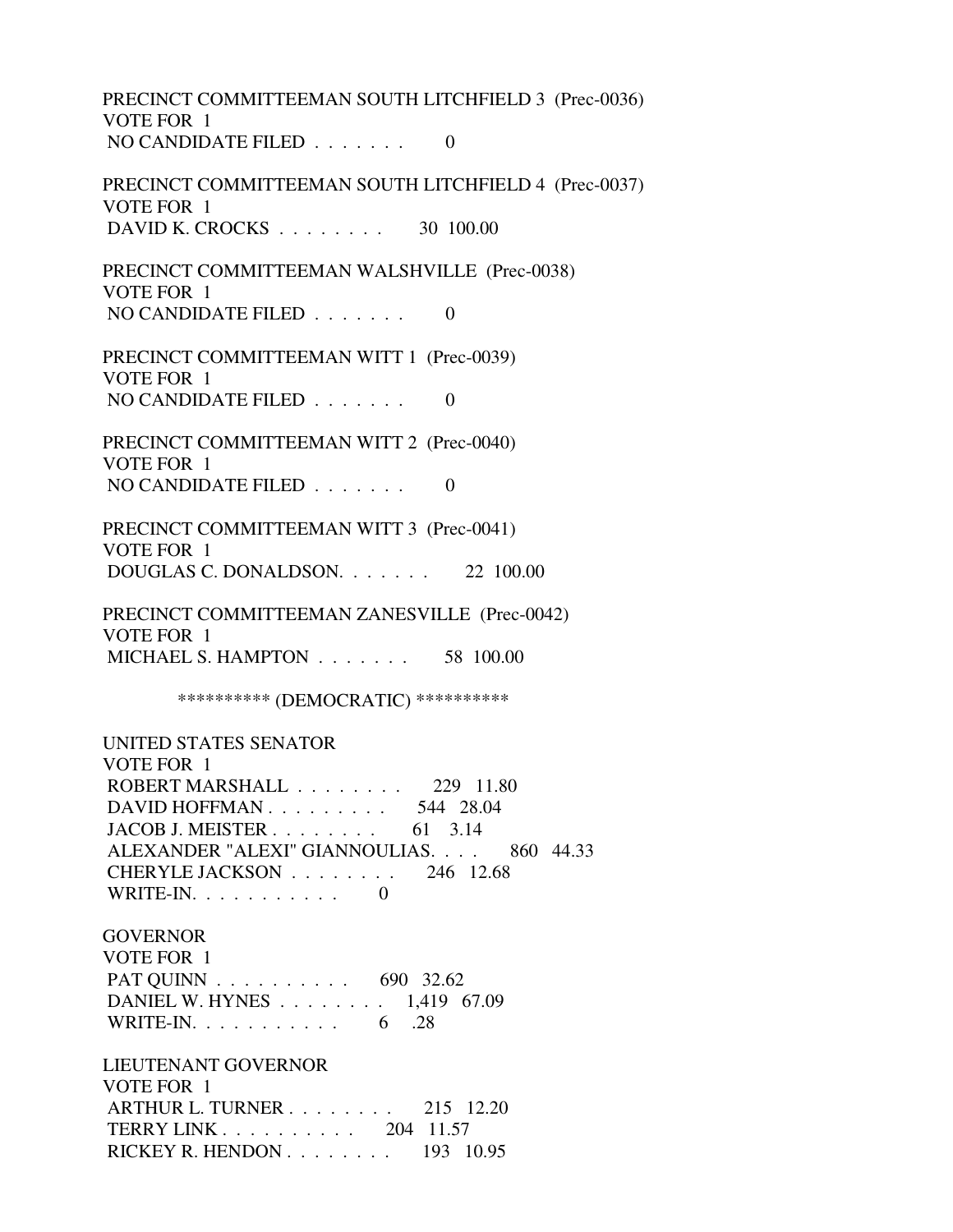SCOTT LEE COHEN . . . . . . . . 442 25.07 THOMAS MICHAEL CASTILLO. . . . . . 334 18.94 MIKE BOLAND. . . . . . . . . . 375 21.27 ATTORNEY GENERAL VOTE FOR 1 LISA MADIGAN . . . . . . . . . 1,796 100.00 SECRETARY OF STATE VOTE FOR 1 JESSE WHITE. . . . . . . . . . 1,808 100.00 **COMPTROLLER**  VOTE FOR 1 DAVID E. MILLER . . . . . . . . 1,155 70.60 S. RAJA KRISHNAMOORTHI . . . . . . 245 14.98 CLINTON A. "CLINT" KRISLOV. . . . . 236 14.43 TREASURER VOTE FOR 1 JUSTIN P. OBERMAN. . . . . . . . 761 41.58 ROBIN KELLY. . . . . . . . . . 1,069 58.42 REPRESENTATIVE IN CONGRESS 17TH DISTRICT VOTE FOR 1 PHIL HARE . . . . . . . . . . 1,169 100.00 REPRESENTATIVE IN CONGRESS 19TH DISTRICT VOTE FOR 1 TIM BAGWELL. . . . . . . . . . 596 100.00 STATE CENTRAL COMMITTEEWOMAN 17TH DISTRICT VOTE FOR 1 CHRISTINE EIK WINICK. . . . . . . 338 30.59 MARY BOLAND. . . . . . . . . . 767 69.41 STATE CENTRAL COMMITTEEWOMAN 19TH DISTRICT VOTE FOR 1 JAYNE MAZZOTTI. . . . . . . . . 347 57.26 PAMELLA S. GRONEMEYER . . . . . . 259 42.74 STATE CENTRAL COMMITTEEMAN 17TH DISTRICT VOTE FOR 1 DON JOHNSTON . . . . . . . . . 1,034 100.00 STATE CENTRAL COMMITTEEMAN 19TH DISTRICT VOTE FOR 1 DANNY L. STOVER . . . . . . . . 199 31.24 JAY C. HOFFMAN. . . . . . . . . 438 68.76

STATE SENATOR 49TH DISTRICT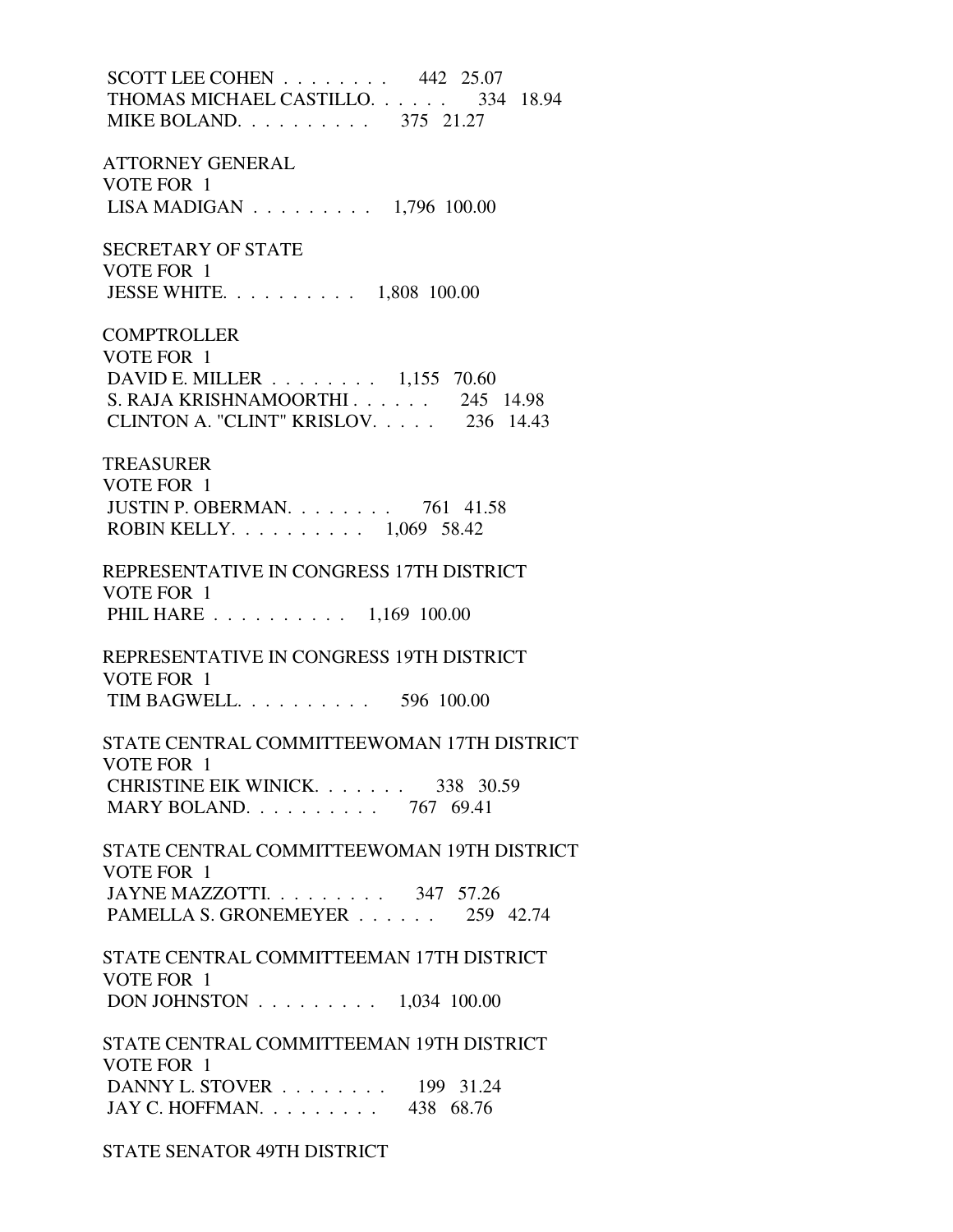VOTE FOR 1 DEANNA DEMUZIO. . . . . . . . . 1,918 100.00 REP. IN THE GENERAL ASSEMBLY 98TH DISTRICT VOTE FOR 1 CHRIS SHERER . . . . . . . . . 1,060 51.83 CHARLES LANDERS . . . . . . . . 806 39.41 FRED J. SNODGRASS JR. . . . . . . 179 8.75 COUNTY CLERK VOTE FOR 1 NO CANDIDATE FILED  $\ldots \ldots$  0 COUNTY TREASURER VOTE FOR 1 NO CANDIDATE FILED  $\ldots \ldots \ldots$  0 COUNTY SHERIFF VOTE FOR 1 NO CANDIDATE FILED  $\ldots \ldots \ldots$  0 CIRCUIT CLERK (Unexpired 2 year term) VOTE FOR 1 JAROD HITCHINGS . . . . . . . . 1,726 100.00 REGIONAL SUPERINTENDENT OF SCHOOLS (CHRISTIAN AND MONTGOMERY) VOTE FOR 1 THERESA (TERRY) TRADER . . . . . . 1,654 100.00 REGIONAL SUPERINTENDENT OF SCHOOLS (BOND, EFFINGHAM AND FAYETTE) VOTE FOR 1 MARK A. DRONE . . . . . . . . . 9 100.00 REGIONAL SUPERINTENDENT OF SCHOOLS (CALHOUN, GREENE, JERSEY & MACOUPIN) VOTE FOR 1 LARRY PFEIFFER. . . . . . . . . 3 100.00 REGIONAL SUPERINTENDENT OF SCHOOLS (MADISON) VOTE FOR 1 ROBERT A. DAIBER  $\ldots$  . . . . . . 0 REGIONAL SUPERINTENDENT OF SCHOOLS (SANGAMON) VOTE FOR 1 NO CANDIDATE FILED  $\ldots$  . . . . . 0 COUNTY BOARD MEMBER DISTRICT 1 VOTE FOR 2 DAVID G. HEATON . . . . . . . . 195 50.78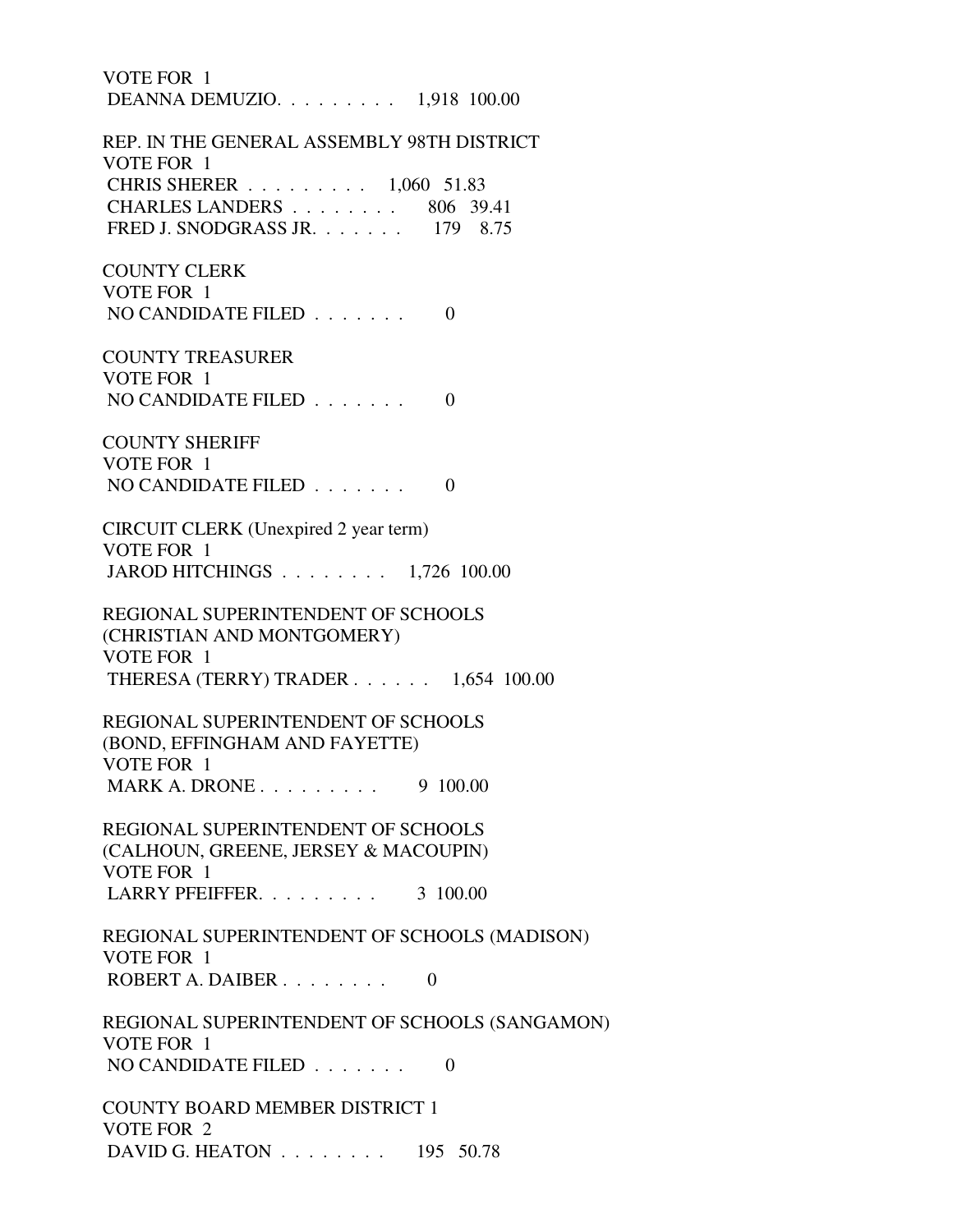|                                    | DENNIS ROSS WILLIAMS $189$ 49.22                         |
|------------------------------------|----------------------------------------------------------|
| VOTE FOR 1                         | <b>COUNTY BOARD MEMBER DISTRICT 2</b>                    |
| NO CANDIDATE FILED $\ldots \ldots$ | $\Omega$                                                 |
| VOTE FOR 2                         | <b>COUNTY BOARD MEMBER DISTRICT 3</b>                    |
|                                    | BONNIE L. BRANUM 285 55.56                               |
|                                    | GEORGE L. BLANKENSHIP 228 44.44                          |
|                                    | <b>COUNTY BOARD MEMBER DISTRICT 4</b>                    |
| VOTE FOR 1                         |                                                          |
|                                    | TERRY E. BONE 468 100.00                                 |
| VOTE FOR 2                         | <b>COUNTY BOARD MEMBER DISTRICT 5</b>                    |
|                                    | SHARON KUCHAR. $\ldots$ . 114 41.01                      |
|                                    | RICHARD WENDEL. 99 35.61                                 |
|                                    | DAN MATTHEWS $\ldots \ldots \ldots$ 65 23.38             |
|                                    |                                                          |
|                                    | <b>COUNTY BOARD MEMBER DISTRICT 6</b>                    |
| VOTE FOR 2                         |                                                          |
|                                    | RONALD E. DEABENDERFER 274 52.90                         |
|                                    | JOHN A. DOWNS 244 47.10                                  |
|                                    | <b>COUNTY BOARD MEMBER DISTRICT 7</b>                    |
| VOTE FOR 1                         |                                                          |
|                                    | PAMELA ARNETT-VOYLES. 135 100.00                         |
| VOTE FOR 1                         | CIRCUIT COURT JUDGE 4TH JUDICIAL CIRCUIT (COADY VACANCY) |
| <b>STEPHEN FRIEDEL</b>             | 307 17.45                                                |
|                                    | STEWART FREEMAN 462 26.26                                |
|                                    | MICHELLE COADY. $\ldots \ldots \ldots$ 990 56.28         |
|                                    | CIRCUIT COURT JUDGE 4TH JUDICIAL CIRCUIT (MORAN VACANCY) |
| VOTE FOR 1                         |                                                          |
|                                    | MIKE McHANEY 1,534 100.00                                |
|                                    | PRECINCT COMMITTEEMAN AUDUBON (Prec-0001)                |
| VOTE FOR 1                         |                                                          |
|                                    | MARC PATKUS. 21 100.00                                   |
|                                    | PRECINCT COMMITTEEMAN BOIS D'ARC (Prec-0002)             |
| VOTE FOR 1                         |                                                          |
|                                    | $JUDY$ LOTT $\ldots \ldots \ldots \ldots$ 75 100.00      |
|                                    | PRECINCT COMMITTEEMAN BUTLER GROVE (Prec-0003)           |
| VOTE FOR 1                         |                                                          |
|                                    | GREG SPRINGER 90 100.00                                  |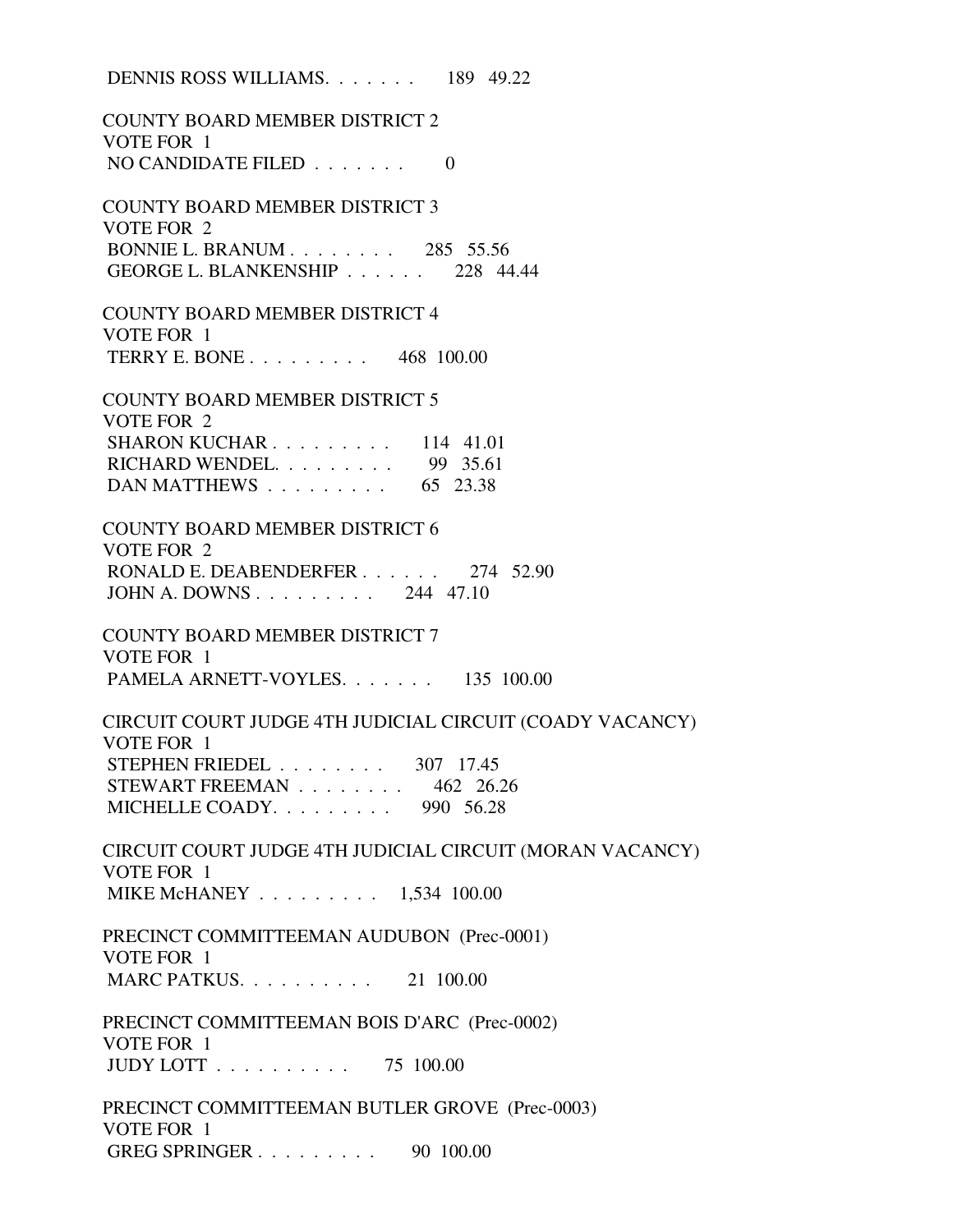PRECINCT COMMITTEEMAN EAST FORK 1 (Prec-0004) VOTE FOR 1 NO CANDIDATE FILED  $\ldots \ldots$  0 PRECINCT COMMITTEEMAN EAST FORK 2 (Prec-0005) VOTE FOR 1 NO CANDIDATE FILED . . . . . . . 0 PRECINCT COMMITTEEMAN EAST FORK 3 (Prec-0006) VOTE FOR 1 STEVEN WHITE . . . . . . . . . 116 100.00 PRECINCT COMMITTEEMAN EAST FORK 4 (Prec-0007) VOTE FOR 1 NO CANDIDATE FILED . . . . . . . 0 WRITE-IN. . . . . . . . . . . . 5 100.00 PRECINCT COMMITTEEMAN FILLMORE (Prec-0008) VOTE FOR 1 JAMES M. EVANS. . . . . . . . . 56 100.00 PRECINCT COMMITTEEMAN GRISHAM 1 (Prec-0009) VOTE FOR 1 S. L. "STAN" CASEY . . . . . . . 41 100.00 PRECINCT COMMITTEEMAN GRISHAM 2 (Prec-0010) VOTE FOR 1 NO CANDIDATE FILED  $\ldots \ldots$  0 PRECINCT COMMITTEEMAN HARVEL (Prec-0011) VOTE FOR 1 NO CANDIDATE FILED  $\ldots \ldots$  0 PRECINCT COMMITTEEMAN HILLSBORO 1 (Prec-0012) VOTE FOR 1 TIMOTHY L. FOGLE . . . . . . . . 72 100.00 PRECINCT COMMITTEEMAN HILLSBORO 2 (Prec-0013) VOTE FOR 1 NO CANDIDATE FILED  $\ldots \ldots$  0 PRECINCT COMMITTEEMAN HILLSBORO 3 (Prec-0014) VOTE FOR 1 GABE SPRINGER . . . . . . . . . 107 100.00 PRECINCT COMMITTEEMAN HILLSBORO 4 (Prec-0015) VOTE FOR 1 SHANE HUBER. . . . . . . . . . 38 100.00

PRECINCT COMMITTEEMAN HILLSBORO 5 (Prec-0016)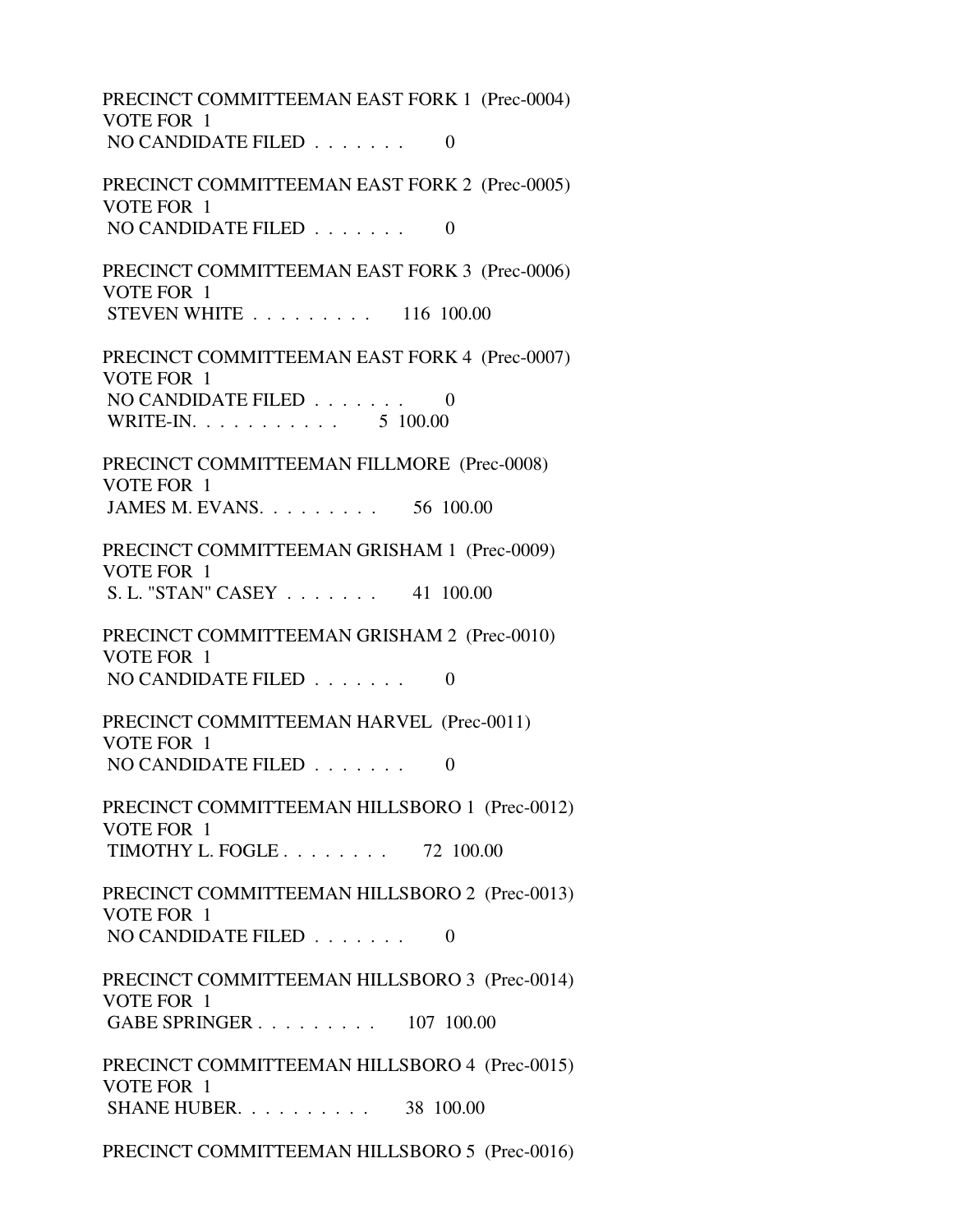VOTE FOR 1 JIM MOORE . . . . . . . . . . 134 100.00 PRECINCT COMMITTEEMAN HILLSBORO 6 (Prec-0017) VOTE FOR 1 DICKIE ELAM. . . . . . . . . . 173 100.00 PRECINCT COMMITTEEMAN IRVING (Prec-0018) VOTE FOR 1 KENNETH I. DAVIS . . . . . . . . 87 100.00 PRECINCT COMMITTEEMAN NOKOMIS 1 (Prec-0019) VOTE FOR 1 STEPHEN CHARLES CACHERA. . . . . . 26 100.00 PRECINCT COMMITTEEMAN NOKOMIS 2 (Prec-0020) VOTE FOR 1 NO CANDIDATE FILED  $\ldots \ldots$  0 PRECINCT COMMITTEEMAN NOKOMIS 3 (Prec-0021) VOTE FOR 1 KENT VOILS . . . . . . . . . . 23 100.00 PRECINCT COMMITTEEMAN NOKOMIS 4 (Prec-0022) VOTE FOR 1 DONALD W. SMALLEY. . . . . . . . 19 100.00 PRECINCT COMMITTEEMAN NOKOMIS 5 (Prec-0023) VOTE FOR 1 NO CANDIDATE FILED  $\ldots \ldots \ldots$  PRECINCT COMMITTEEMAN NORTH LITCHFIELD 1 (Prec-0024) VOTE FOR 1 NO CANDIDATE FILED  $\ldots \ldots$  0 PRECINCT COMMITTEEMAN NORTH LITCHFIELD 2 (Prec-0025) VOTE FOR 1 LOUIS L. LEWEY. . . . . . . . . 26 100.00 PRECINCT COMMITTEEMAN NORTH LITCHFIELD 3 (Prec-0026) VOTE FOR 1 PAMELA ARNETT-VOYLES. . . . . . . 25 100.00 PRECINCT COMMITTEEMAN NORTH LITCHFIELD 4 (Prec-0027) VOTE FOR 1 JUDY KEITH DALHAUS . . . . . . . 17 100.00 PRECINCT COMMITTEEMAN NORTH LITCHFIELD 5 (Prec-0028) VOTE FOR 1 TED ELIZONDO . . . . . . . . . 26 100.00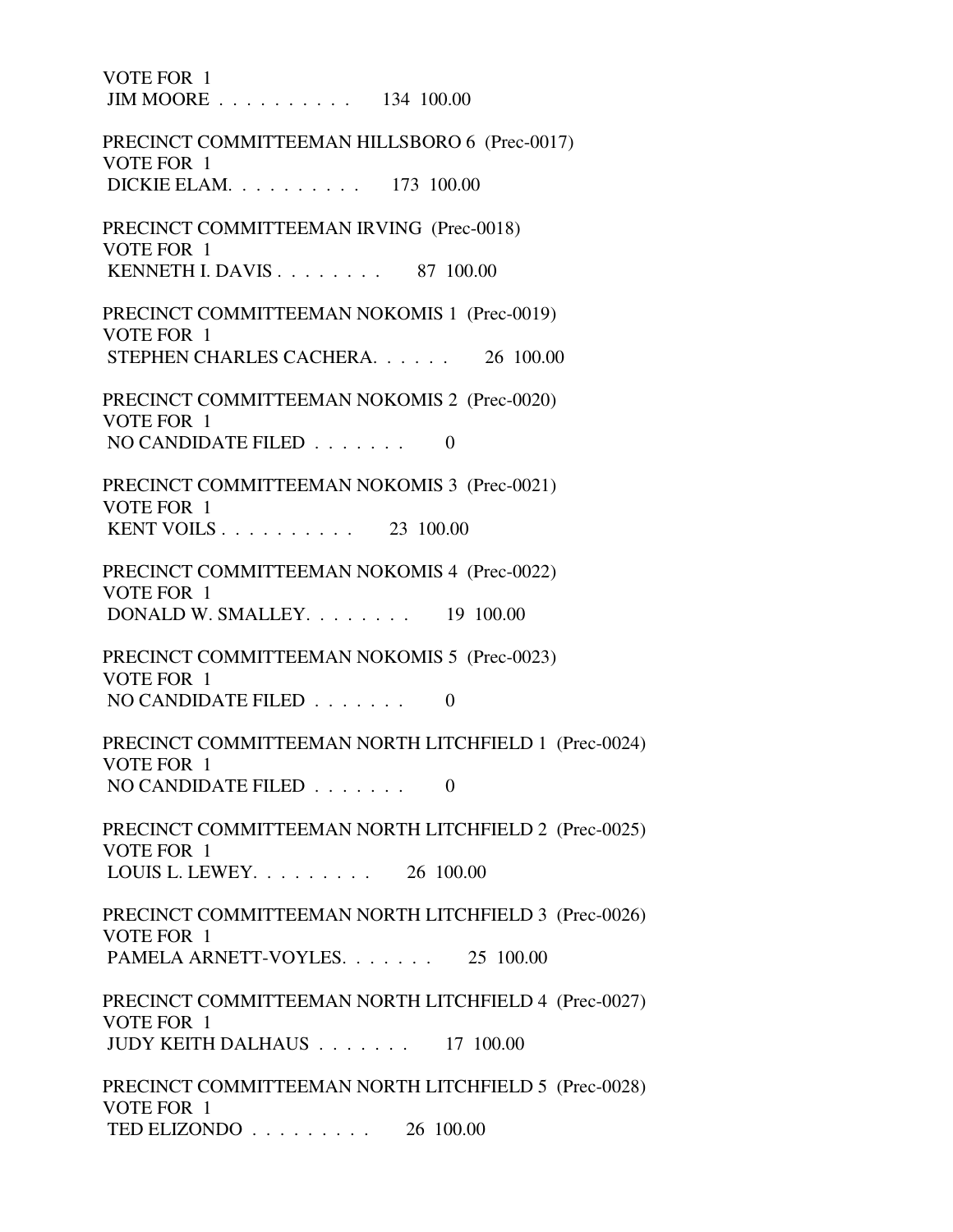PRECINCT COMMITTEEMAN NORTH LITCHFIELD 6 (Prec-0029) VOTE FOR 1 CHUCK NAPIER . . . . . . . . . 44 100.00 PRECINCT COMMITTEEMAN PITMAN (Prec-0030) VOTE FOR 1 LEWIS RAY DURSTON. . . . . . . . 33 100.00 PRECINCT COMMITTEEMAN RAYMOND (Prec-0031) VOTE FOR 1 RICKEY L. BROADDUS . . . . . . . 55 100.00 PRECINCT COMMITTEEMAN ROUNTREE (Prec-0032) VOTE FOR 1 NO CANDIDATE FILED  $\ldots \ldots$  0 PRECINCT COMMITTEEMAN SOUTH FILLMORE (Prec-0033) VOTE FOR 1 BONNIE L. BRANUM . . . . . . . . 16 100.00 PRECINCT COMMITTEEMAN SOUTH LITCHFIELD 1 (Prec-0034) VOTE FOR 1 LAMARR R. YOUNG . . . . . . . . . 37 75.51 DAN MATTHEWS . . . . . . . . . 12 24.49 PRECINCT COMMITTEEMAN SOUTH LITCHFIELD 2 (Prec-0035) VOTE FOR 1 LYNETTE GOWANS. . . . . . . . . 41 100.00 PRECINCT COMMITTEEMAN SOUTH LITCHFIELD 3 (Prec-0036) VOTE FOR 1 CHRIS BAUGHER . . . . . . . . . 15 100.00 PRECINCT COMMITTEEMAN SOUTH LITCHFIELD 4 (Prec-0037) VOTE FOR 1 GREG WILLIAMS . . . . . . . . . 33 100.00 PRECINCT COMMITTEEMAN WALSHVILLE (Prec-0038) VOTE FOR 1 NO CANDIDATE FILED  $\ldots \ldots$  0 PRECINCT COMMITTEEMAN WITT 1 (Prec-0039) VOTE FOR 1 ALFRED W. HAND. . . . . . . . . 14 100.00 PRECINCT COMMITTEEMAN WITT 2 (Prec-0040) VOTE FOR 1 ROBERT D. DAVIS . . . . . . . . 32 100.00 PRECINCT COMMITTEEMAN WITT 3 (Prec-0041) VOTE FOR 1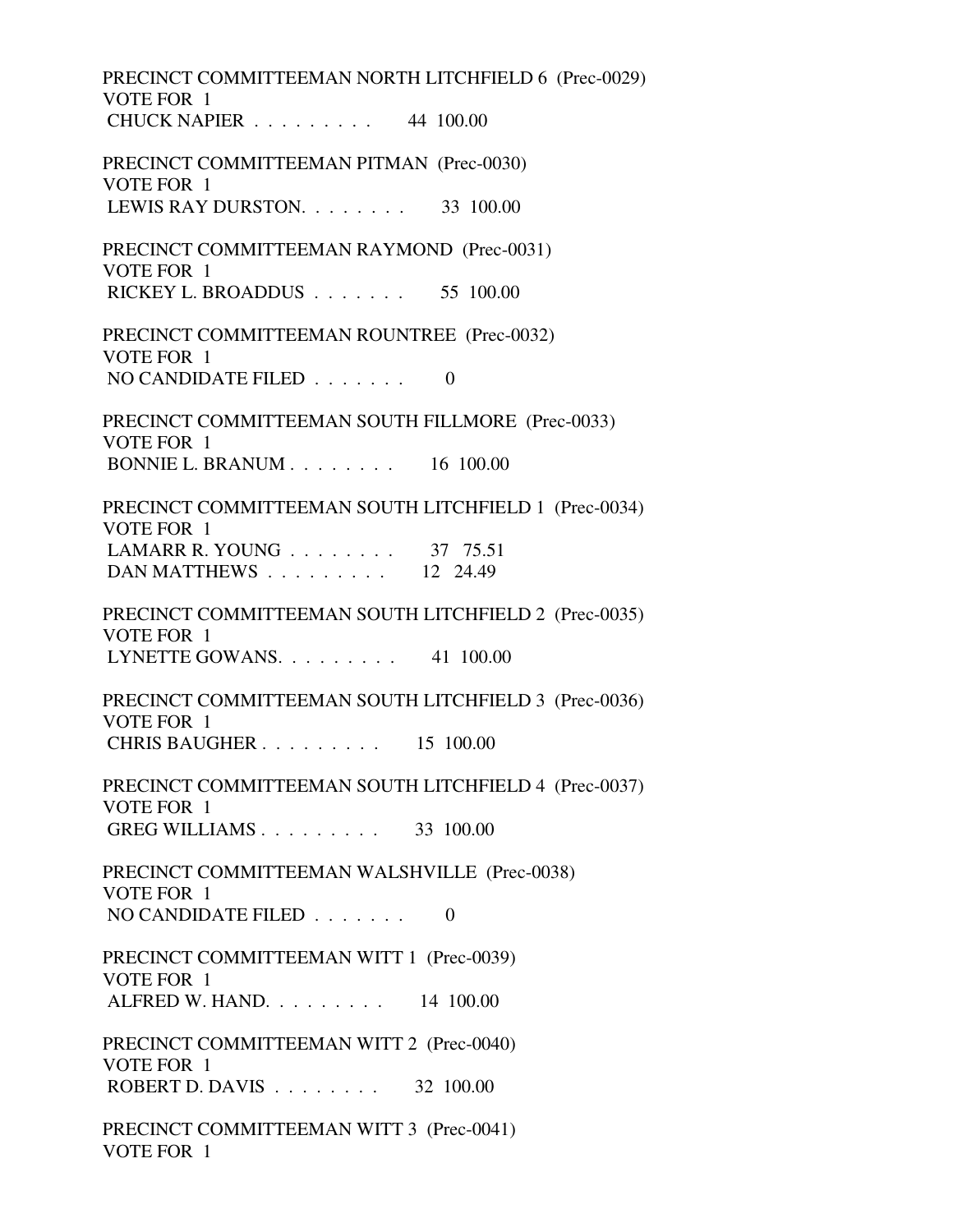MICHAEL P. GOLITKO . . . . . . . 65 100.00 PRECINCT COMMITTEEMAN ZANESVILLE (Prec-0042) VOTE FOR 1 DAVID P. GRAHAM . . . . . . . . 17 100.00 \*\*\*\*\*\*\*\*\*\*\*\* (GREEN) \*\*\*\*\*\*\*\*\*\*\* UNITED STATES SENATOR VOTE FOR 1 LeALAN M. JONES  $\ldots$  . . . . . . 8 100.00 **GOVERNOR**  VOTE FOR 1 RICH WHITNEY . . . . . . . . . 8 100.00 LIEUTENANT GOVERNOR VOTE FOR 1 DON W. CRAWFORD . . . . . . . . 7 100.00 ATTORNEY GENERAL VOTE FOR 1 DAVID F. BLACK. . . . . . . . . 7 100.00 SECRETARY OF STATE VOTE FOR 1 ADRIAN FROST . . . . . . . . . 8 100.00 **COMPTROLLER**  VOTE FOR 1 R. ERIKA SCHAFER . . . . . . . . 7 100.00 TREASURER VOTE FOR 1 SCOTT K. SUMMERS . . . . . . . . 7 100.00 REPRESENTATIVE IN CONGRESS 17TH DISTRICT VOTE FOR 1 ROGER K. DAVIS. . . . . . . . . 3 100.00 REPRESENTATIVE IN CONGRESS 19TH DISTRICT VOTE FOR 1 NO CANDIDATE FILED  $\ldots \ldots$  0 STATE CENTRAL COMMITTEEWOMAN 17TH DISTRICT VOTE FOR 1 NO CANDIDATE FILED  $\ldots$ , . . . . . 0 STATE CENTRAL COMMITTEEWOMAN 19TH DISTRICT VOTE FOR 1 NO CANDIDATE FILED . . . . . . . 0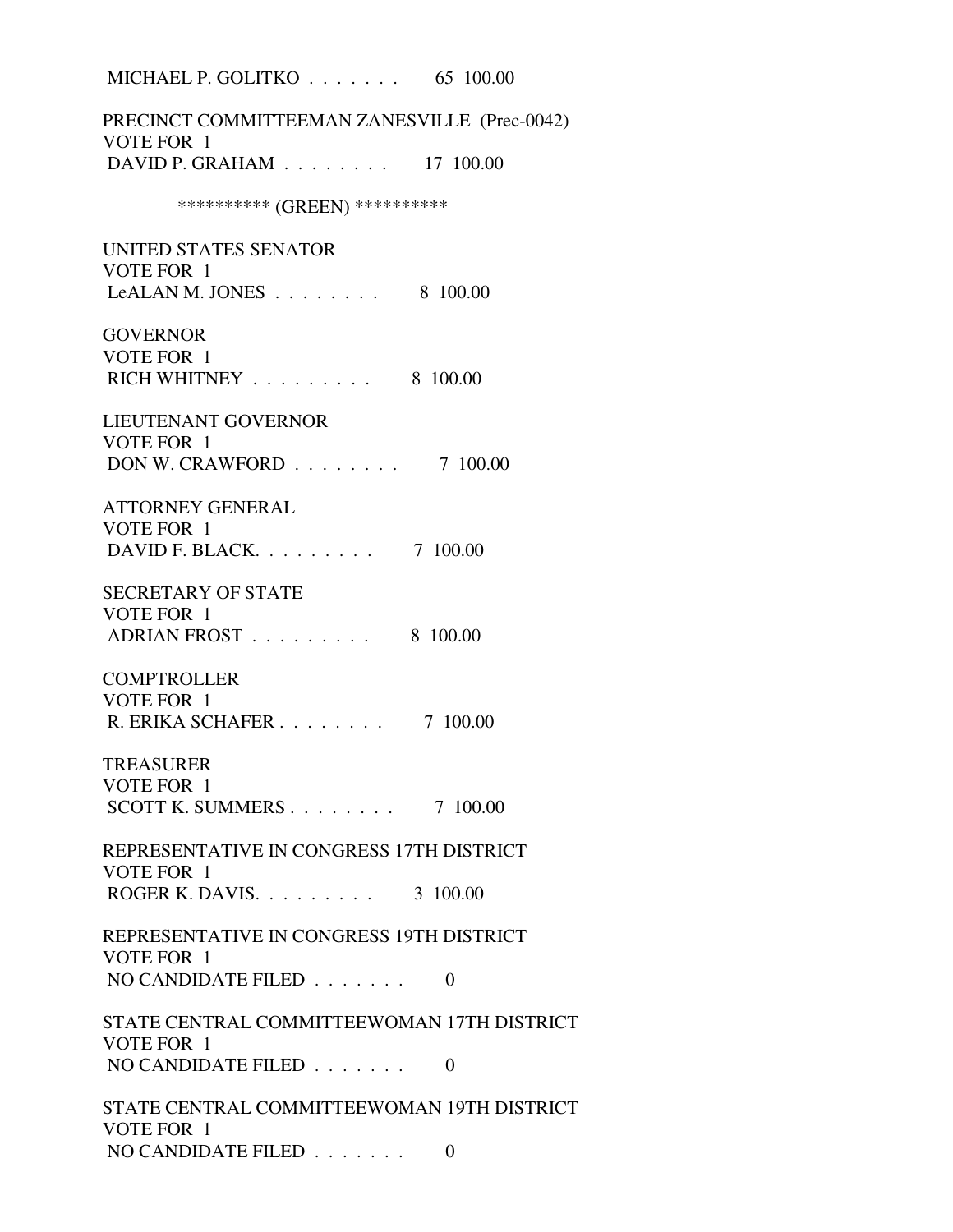STATE CENTRAL COMMITTEEMAN 17TH DISTRICT VOTE FOR 1 NO CANDIDATE FILED  $\ldots \ldots$  0 STATE CENTRAL COMMITTEEMAN 19TH DISTRICT VOTE FOR 1 NO CANDIDATE FILED . . . . . . . 0 STATE SENATOR 49TH DISTRICT VOTE FOR 1 NO CANDIDATE FILED  $\ldots \ldots$  0 REP. IN THE GENERAL ASSEMBLY 98TH DISTRICT VOTE FOR 1 NO CANDIDATE FILED . . . . . . . 0 COUNTY CLERK VOTE FOR 1 NO CANDIDATE FILED  $\ldots \ldots \ldots$  0 COUNTY TREASURER VOTE FOR 1 NO CANDIDATE FILED  $\ldots \ldots$  0 COUNTY SHERIFF VOTE FOR 1 NO CANDIDATE FILED  $\ldots \ldots$  0 CIRCUIT CLERK (Unexpired 2 year term) VOTE FOR 1 NO CANDIDATE FILED . . . . . . . 0 REGIONAL SUPERINTENDENT OF SCHOOLS (CHRISTIAN AND MONTGOMERY) VOTE FOR 1 NO CANDIDATE FILED  $\ldots$ , . . . . . 0 REGIONAL SUPERINTENDENT OF SCHOOLS (BOND, EFFINGHAM AND FAYETTE) VOTE FOR 1 NO CANDIDATE FILED  $\ldots$ , . . . . 0 REGIONAL SUPERINTENDENT OF SCHOOLS (CALHOUN, GREENE, JERSEY & MACOUPIN) VOTE FOR 1 NO CANDIDATE FILED  $\ldots \ldots$  0 REGIONAL SUPERINTENDENT OF SCHOOLS (MADISON) VOTE FOR 1 NO CANDIDATE FILED . . . . . . . 0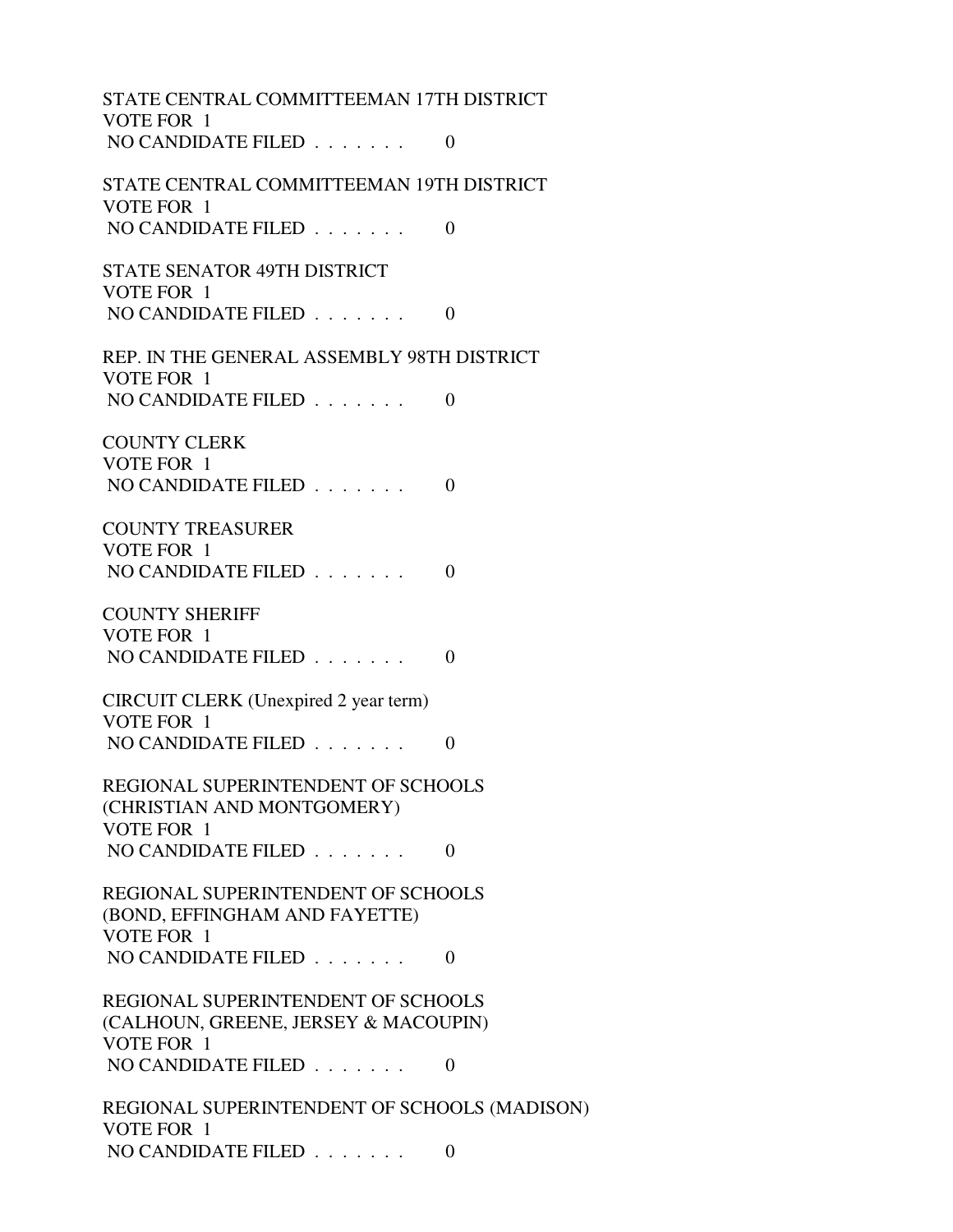REGIONAL SUPERINTENDENT OF SCHOOLS (SANGAMON) VOTE FOR 1 NO CANDIDATE FILED  $\ldots \ldots$  0 COUNTY BOARD MEMBER DISTRICT 1 VOTE FOR 2 NO CANDIDATE FILED . . . . . . . 0 COUNTY BOARD MEMBER DISTRICT 2 VOTE FOR 1 NO CANDIDATE FILED  $\ldots \ldots \ldots$  COUNTY BOARD MEMBER DISTRICT 3 VOTE FOR 2 NO CANDIDATE FILED . . . . . . . 0 COUNTY BOARD MEMBER DISTRICT 4 VOTE FOR 1 NO CANDIDATE FILED  $\ldots \ldots \ldots$  0 COUNTY BOARD MEMBER DISTRICT 5 VOTE FOR 2 NO CANDIDATE FILED  $\ldots \ldots$  0 COUNTY BOARD MEMBER DISTRICT 6 VOTE FOR 2 NO CANDIDATE FILED . . . . . . . 0 COUNTY BOARD MEMBER DISTRICT 7 VOTE FOR 1 NO CANDIDATE FILED  $\ldots$ , . . . . 0 CIRCUIT COURT JUDGE 4TH JUDICIAL CIRCUIT (COADY VACANCY) VOTE FOR 1 NO CANDIDATE FILED  $\ldots \ldots$  0 CIRCUIT COURT JUDGE 4TH JUDICIAL CIRCUIT (MORAN VACANCY) VOTE FOR 1 NO CANDIDATE FILED  $\ldots \ldots$  0 PRECINCT COMMITTEEMAN AUDUBON (Prec-0001) VOTE FOR 1 NO CANDIDATE FILED . . . . . . . 0 PRECINCT COMMITTEEMAN BOIS D'ARC (Prec-0002) VOTE FOR 1 NO CANDIDATE FILED  $\ldots \ldots$  0 PRECINCT COMMITTEEMAN BUTLER GROVE (Prec-0003) VOTE FOR 1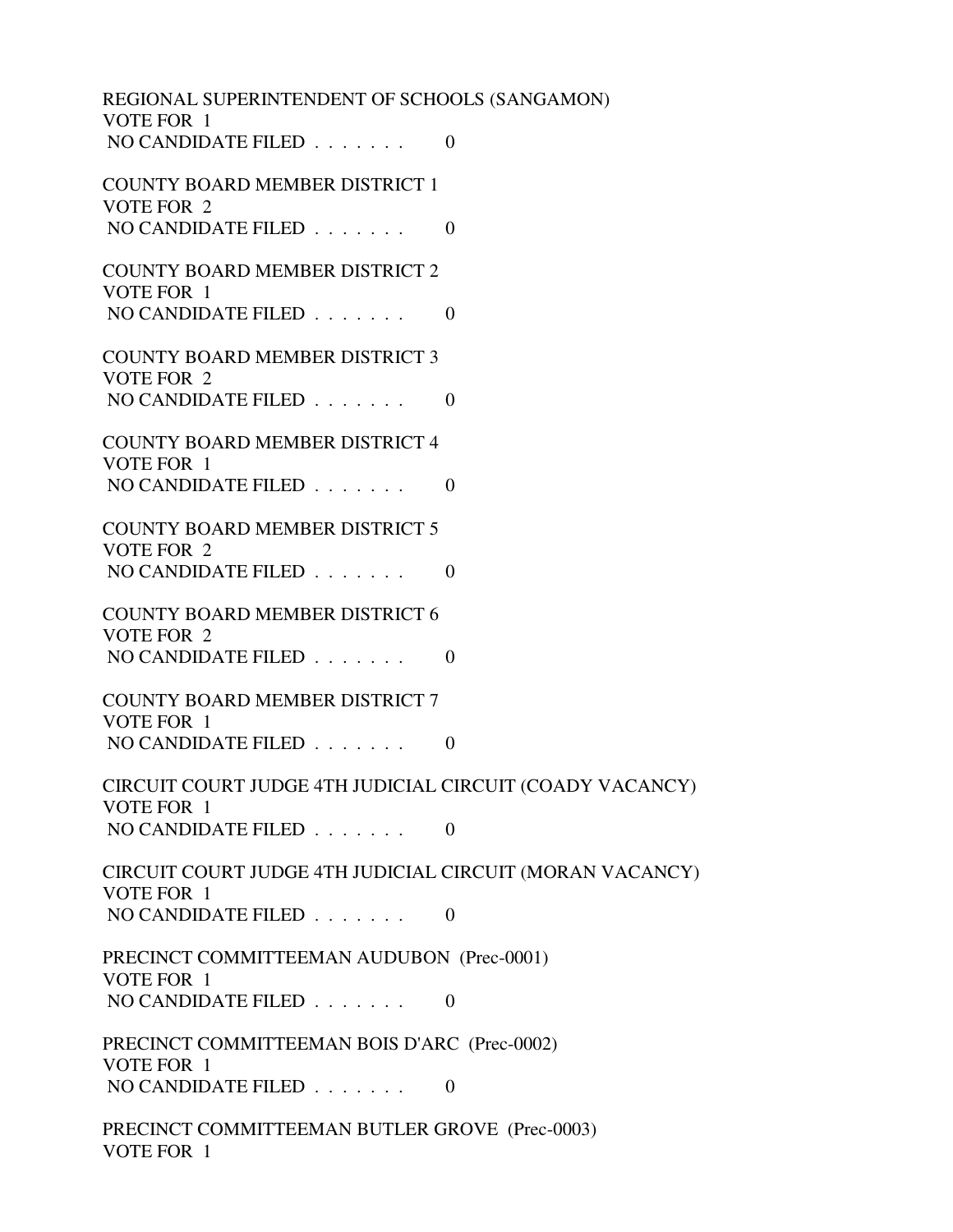NO CANDIDATE FILED  $\ldots \ldots$  0 PRECINCT COMMITTEEMAN EAST FORK 1 (Prec-0004) VOTE FOR 1 NO CANDIDATE FILED  $\ldots \ldots$  0 PRECINCT COMMITTEEMAN EAST FORK 2 (Prec-0005) VOTE FOR 1 NO CANDIDATE FILED . . . . . . . 0 PRECINCT COMMITTEEMAN EAST FORK 3 (Prec-0006) VOTE FOR 1 NO CANDIDATE FILED  $\ldots \ldots$  0 PRECINCT COMMITTEEMAN EAST FORK 4 (Prec-0007) VOTE FOR 1 NO CANDIDATE FILED  $\ldots$ , . . . . . 0 PRECINCT COMMITTEEMAN FILLMORE (Prec-0008) VOTE FOR 1 NO CANDIDATE FILED  $\ldots \ldots$  0 PRECINCT COMMITTEEMAN GRISHAM 1 (Prec-0009) VOTE FOR 1 NO CANDIDATE FILED  $\ldots \ldots$  0 PRECINCT COMMITTEEMAN GRISHAM 2 (Prec-0010) VOTE FOR 1 NO CANDIDATE FILED  $\ldots \ldots$  0 PRECINCT COMMITTEEMAN HARVEL (Prec-0011) VOTE FOR 1 NO CANDIDATE FILED  $\ldots \ldots$  0 PRECINCT COMMITTEEMAN HILLSBORO 1 (Prec-0012) VOTE FOR 1 NO CANDIDATE FILED . . . . . . . 0 PRECINCT COMMITTEEMAN HILLSBORO 2 (Prec-0013) VOTE FOR 1 NO CANDIDATE FILED  $\ldots \ldots$  0 PRECINCT COMMITTEEMAN HILLSBORO 3 (Prec-0014) VOTE FOR 1 NO CANDIDATE FILED  $\ldots \ldots$  0 PRECINCT COMMITTEEMAN HILLSBORO 4 (Prec-0015) VOTE FOR 1 NO CANDIDATE FILED  $\ldots \ldots$  0

PRECINCT COMMITTEEMAN HILLSBORO 5 (Prec-0016)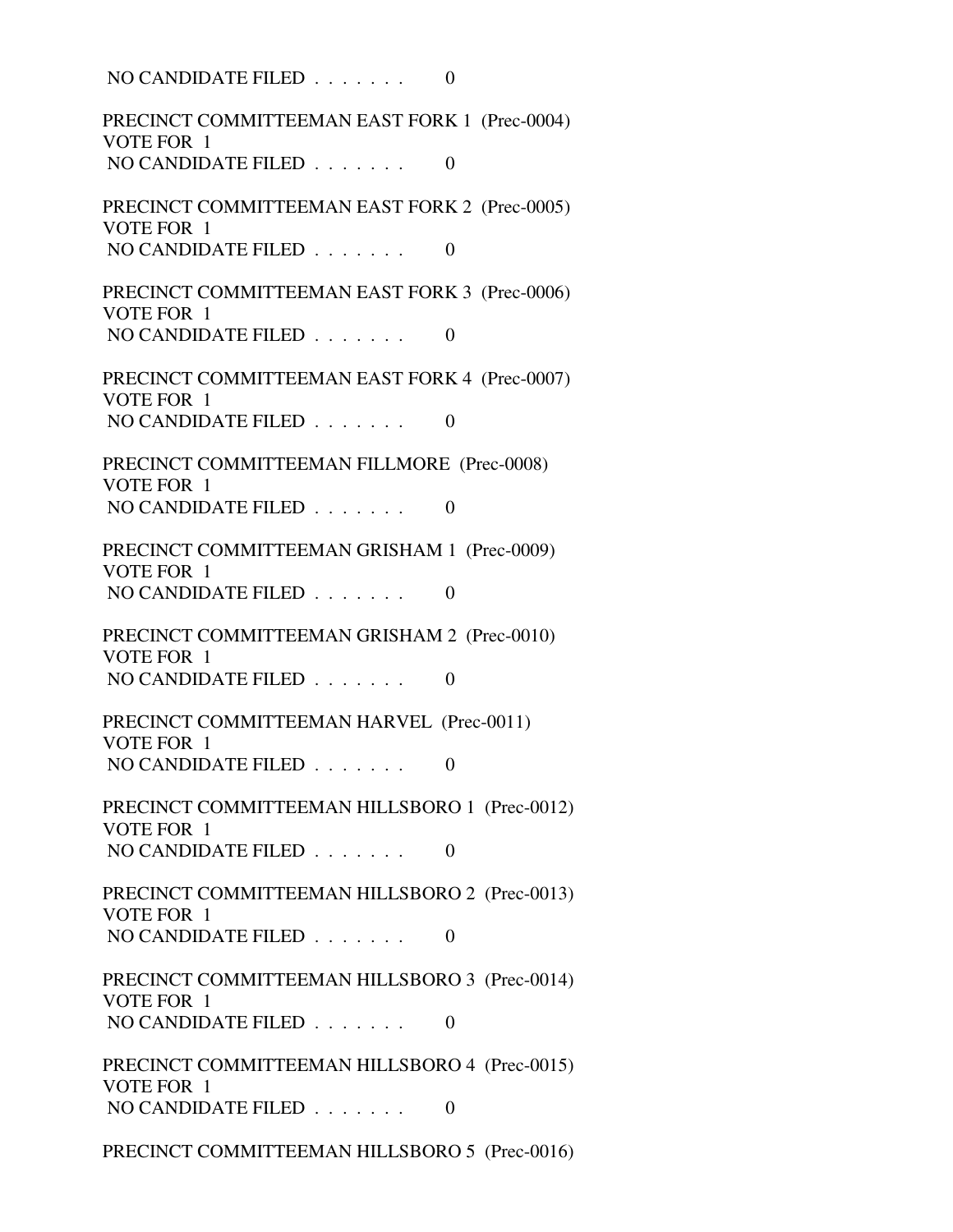VOTE FOR 1 NO CANDIDATE FILED  $\ldots$ , . . . . . 0 PRECINCT COMMITTEEMAN HILLSBORO 6 (Prec-0017) VOTE FOR 1 NO CANDIDATE FILED  $\ldots \ldots$  0 PRECINCT COMMITTEEMAN IRVING (Prec-0018) VOTE FOR 1 NO CANDIDATE FILED  $\ldots \ldots$  0 PRECINCT COMMITTEEMAN NOKOMIS 1 (Prec-0019) VOTE FOR 1 NO CANDIDATE FILED  $\ldots \ldots$  0 PRECINCT COMMITTEEMAN NOKOMIS 2 (Prec-0020) VOTE FOR 1 NO CANDIDATE FILED  $\ldots \ldots$  0 PRECINCT COMMITTEEMAN NOKOMIS 3 (Prec-0021) VOTE FOR 1 NO CANDIDATE FILED  $\ldots$ , . . . . 0 PRECINCT COMMITTEEMAN NOKOMIS 4 (Prec-0022) VOTE FOR 1 NO CANDIDATE FILED . . . . . . . 0 PRECINCT COMMITTEEMAN NOKOMIS 5 (Prec-0023) VOTE FOR 1 NO CANDIDATE FILED  $\ldots \ldots \ldots$  PRECINCT COMMITTEEMAN NORTH LITCHFIELD 1 (Prec-0024) VOTE FOR 1 NO CANDIDATE FILED  $\ldots \ldots$  0 PRECINCT COMMITTEEMAN NORTH LITCHFIELD 2 (Prec-0025) VOTE FOR 1 NO CANDIDATE FILED . . . . . . . 0 PRECINCT COMMITTEEMAN NORTH LITCHFIELD 3 (Prec-0026) VOTE FOR 1 NO CANDIDATE FILED  $\ldots$ , . . . . 0 PRECINCT COMMITTEEMAN NORTH LITCHFIELD 4 (Prec-0027) VOTE FOR 1 NO CANDIDATE FILED  $\ldots \ldots$  0 PRECINCT COMMITTEEMAN NORTH LITCHFIELD 5 (Prec-0028) VOTE FOR 1 NO CANDIDATE FILED . . . . . . . 0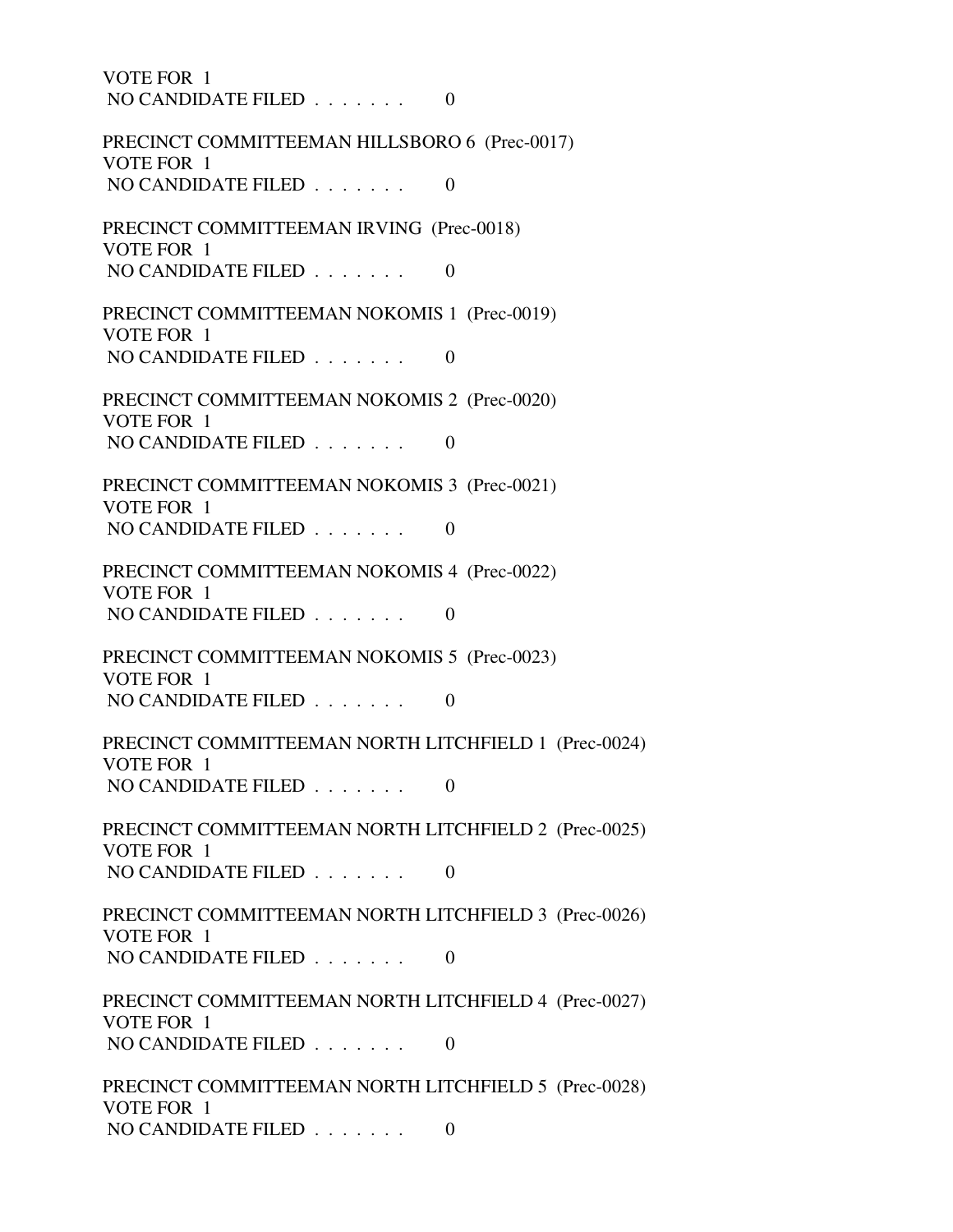PRECINCT COMMITTEEMAN NORTH LITCHFIELD 6 (Prec-0029) VOTE FOR 1 NO CANDIDATE FILED . . . . . . . 0 PRECINCT COMMITTEEMAN PITMAN (Prec-0030) VOTE FOR 1 NO CANDIDATE FILED  $\ldots$  . . . . . 0 PRECINCT COMMITTEEMAN RAYMOND (Prec-0031) VOTE FOR 1 NO CANDIDATE FILED  $\ldots \ldots$  0 PRECINCT COMMITTEEMAN ROUNTREE (Prec-0032) VOTE FOR 1 NO CANDIDATE FILED  $\ldots \ldots$  0 PRECINCT COMMITTEEMAN SOUTH FILLMORE (Prec-0033) VOTE FOR 1 NO CANDIDATE FILED  $\ldots \ldots$  0 PRECINCT COMMITTEEMAN SOUTH LITCHFIELD 1 (Prec-0034) VOTE FOR 1 NO CANDIDATE FILED  $\ldots \ldots$  0 PRECINCT COMMITTEEMAN SOUTH LITCHFIELD 2 (Prec-0035) VOTE FOR 1 NO CANDIDATE FILED  $\ldots$  . . . . . 0 PRECINCT COMMITTEEMAN SOUTH LITCHFIELD 3 (Prec-0036) VOTE FOR 1 NO CANDIDATE FILED . . . . . . . 0 PRECINCT COMMITTEEMAN SOUTH LITCHFIELD 4 (Prec-0037) VOTE FOR 1 NO CANDIDATE FILED  $\ldots \ldots$  0 PRECINCT COMMITTEEMAN WALSHVILLE (Prec-0038) VOTE FOR 1 NO CANDIDATE FILED  $\ldots \ldots$  0 PRECINCT COMMITTEEMAN WITT 1 (Prec-0039) VOTE FOR 1 NO CANDIDATE FILED  $\ldots \ldots$  0 PRECINCT COMMITTEEMAN WITT 2 (Prec-0040) VOTE FOR 1 NO CANDIDATE FILED  $\ldots$  . . . . . 0 PRECINCT COMMITTEEMAN WITT 3 (Prec-0041) VOTE FOR 1 NO CANDIDATE FILED  $\ldots \ldots$  0